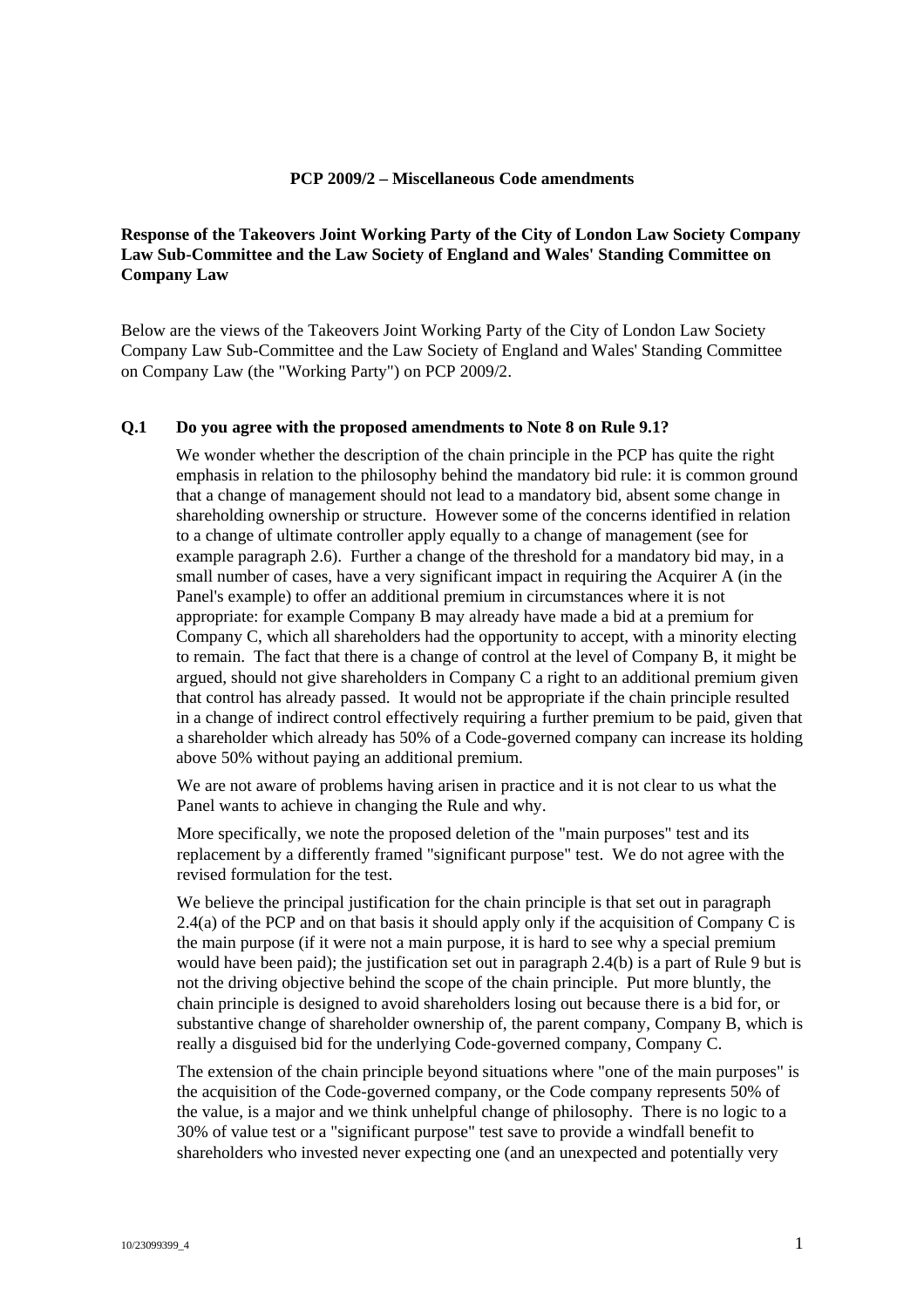significant cost to the ultimate shareholders of the parent Company B, who will now receive less value from a bidder than they are currently entitled to expect).

Once the chain principle test is changed from the concept of catching transactions which are backdoor bids for the Code company, there is no logical boundary. Why not require a bid where it is 1% of the value? This conceptual change intervenes too extensively in indirect ownership matters.

Shareholders in a controlled company accept, when they acquire their shares (or choose not to accept an offer), that they will have no influence over the identity of the board of the ultimate controller (Company B) or the strategy of that company. A change of the board of Company B resulting from a change of control of Company B is no different to a change of the board of Company B voted on by shareholders of Company B.

Overall, we do not think the case has been adequately made out for the threshold to be lowered. There is no need for there to be a parallel between this threshold and the 30% threshold in Rule 9. The two tests have no connection, as under the chain principle the percentage is to do with economic relevance, not control.

We suggest that the opportunity should be taken to clarify the position in relation to intragroup reorganisations. The Panel has consistently and helpfully taken the view that simple intra-group reorganisations above the level of Company B should not trigger chain principle bids. A lower threshold will bring this question into further scrutiny, i.e. as to what is an intra-group reorganisation and what is a substantive change of control. It seems to us that it would be helpful to include in a Note a comment to the effect that in normal circumstances intra-group reorganisations would not be caught. Another approach would be for the Code to make it clear that the Panel has discretion to grant a waiver.

Overall, given the complexity of the issues surrounding the impact of the chain principle and the different circumstances in which chain principle bids can arise for consideration, we question whether the proposed change achieves a sufficiently worthwhile policy objective.

# **Q.2 Do you agree with the proposed amendment to Note 2 on Rule 16, the proposed deletion of Note 4 on Rule 16, the proposed adoption of new Rule 16.2 and the Notes thereon, the amendment to paragraph 4 of Appendix 1 and the related amendments referred to above?**

Rule 16 is about the equal treatment of shareholders and special deals with shareholders. The requirements should therefore, it seems to us, only apply to special deals where management have a shareholding in the target. The other matters that the consultation paper suggests need to be addressed are already governed by Code disclosure, the Companies Act and the Disclosure and Transparency Rules' disclosure requirements. To extend the scope of the Rule as suggested, in order to catch circumstances where management have no shareholding, would represent a significant change in policy. We believe this is the wrong approach and will confuse Rule 16 (significantly).

We think it is important to keep the Rule 16 concerns separate from consideration of the policy that should be applied generally to management incentivisation. This will be consistent with the Directive and ensures that the debate is appropriately focused. As implicitly acknowledged in the PCP, Note 4 on Rule 16 works well enough in dealing with equality of treatment concerns, although there is a case to be made that it would be helpful to set a *de minimis* level where management's shareholding is insignificant so that the Rules (except where management obtain an equity interest) would not apply. We do not accept that the second paragraph of Note 4 on Rule 16 has ever applied to incentivisation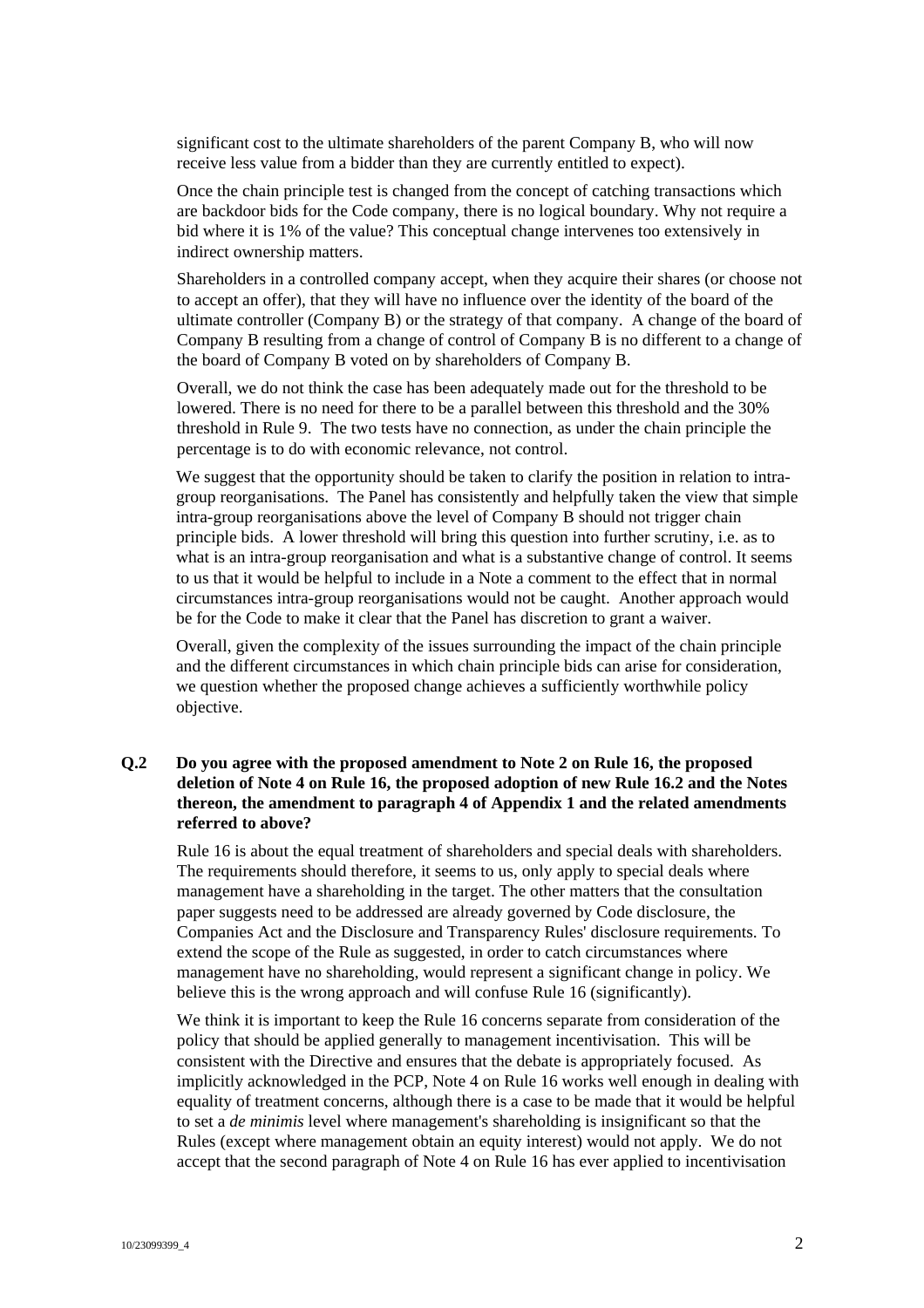arrangements where management have no shareholding and if there is confusion on that, it would be helpful to make a clarifying amendment.

The real thrust of the Panel's proposal is that, for the first time, the Panel should regulate management incentive arrangements where equal treatment of shareholder concerns do not arise.

It is not a new point that for any company there is a balance between the relative value ascribed to management (or the workforce more generally) and that to shareholders. The public debate regarding remuneration is evidence of that. However, in the context of a takeover, these are issues that go to "financial or commercial advantages or disadvantages". They are therefore "matters for the company and its shareholders" and have not up to now been regarded as matters for the Code to regulate, other than as regards disclosure. The Code provides appropriate protection through the involvement of the directors (in particular, non-executive directors) in decisions on whether or not a transaction should be recommended and through the requirement for independent advice to be obtained. Further, where the shareholder response to the offer is not affected (where there are no "special deals" with shareholders) the free right of shareholders to respond to the offer has always been (and remains in our view) sufficient protection. We believe that this existing approach provides adequate and appropriate protection for shareholders. Disclosure is a separate question and we accept that there is a case for additional disclosure on incentivisation arrangements the offeror proposes for management (but see our comments below on the specific disclosure proposals in the PCP).

In addition to our objection as a matter of principle, we see little benefit in the main substantive proposal, that Panel consent or shareholder consent to the arrangements be obtained where there is no existing management shareholding involved. Requiring an independent shareholder vote in practice provides little further protection if voting down the resolution results in the loss of the offer. The PCP makes it clear that the offer and the incentivisation approval could be interconditional for a scheme. We assume that the Panel would therefore also agree that failure to obtain approval would allow an offeror to invoke a condition of an offer requiring that approval be obtained. If that is right (and if it is not, we believe the whole proposal would be totally unworkable), the shareholder in reality has one choice, namely whether or not to accept the offer, and the additional protection from the shareholder approval of the incentivisation arrangements is illusory.

In addition, extending the scope of the opinion required from the target's financial adviser to assessing the fairness of all incentivisation arrangements seems to us to risk going beyond the capabilities of financial advisers. Financial advisers are not experts in this area (i.e. senior executive compensation), which requires different expertise from the assessment of fair treatment in relation to shareholdings.

We suggest that disclosure requirements in relation to incentive arrangements should be dealt with under Rule 24 and Rule 25 (as this is a disclosure obligation and not a substantive requirement). We accept that disclosure should be required (a) if no arrangements are proposed, (b) if a specific proposal has been made and (c) of any agreement or understanding regarding such arrangements (this would already probably have to be disclosed under existing rules).

The proposed new Rule 16.2 (a) requires "full details" of discussions to be disclosed. "Full details" may suggest that it is necessary to include the level of disclosure that is required in the US. We strongly oppose such a sweeping disclosure requirement. We would suggest that the requirement should be to disclose "all relevant details of discussions" and the Panel should include guidance on what it would expect to see disclosed. We are also not clear how parties are expected to deal with the fact that discussions will continue after the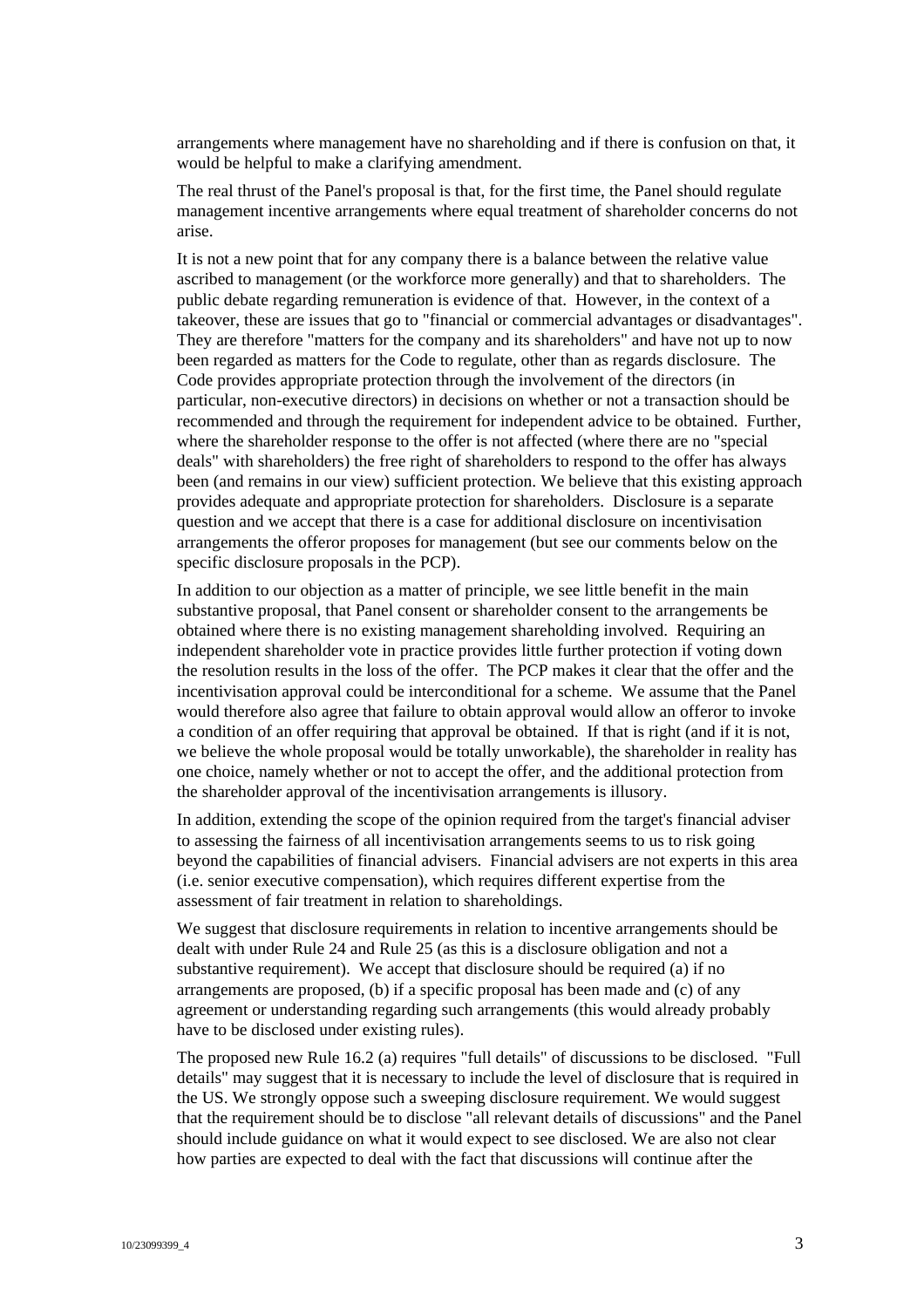document is sent out. Since by then the offer price and recommendations are clear, no update seems to us generally required, as the absence of "upfront" agreement on management incentives of itself supports the arms' length nature of subsequent discussions.

The proposed new Rule 16.2 (b) requires the Panel to be consulted where the value of any arrangements is significant and/or "the nature of the arrangements is unusual either in the context of the relevant industry or best practice". A number of members of the working party are concerned about the introduction of the concept of "best practice" into the Code. Our suggestion would be to require consultation where the value of the arrangements is significant and/or "the nature of the arrangements is unusual." It would also be helpful to have guidance on how to determine if an arrangement is "significant". We feel that the test should not be whether it is significant to the person being incentivised but whether it is significant in relation to the value of the offeree company. It would also be helpful to have examples of things that the Panel would treat as significant.

In our view it would be helpful for a note to make clear that ordinary course management incentivisation, such as share option schemes, falls outside the scope of the Rule.

We are strongly of the view that extending to non-shareholding management the financial adviser comfort/shareholder vote limbs applied now under Rule 16 is illogical and not a cost-proportionate approach. Many different value allocation decisions are made by boards (e.g. to joint venture partners, customers and suppliers as well as managers). As indicated above, shareholders do not need a vote on these as they have a free vote, through acceptance of the offer. Rule 16 is there to prevent that vote being "tainted". Where there are no management shareholdings, that risk cannot arise.

**Q.3 Should the Code be amended to require display documents to be made available for inspection on a website in addition to hard copy form until the end of the offer (and any related competition reference period)? Do you have any comments on the proposed amendments to Rule 26 or the new Notes 2, 3, 4 and 5?** 

We support this amendment.

## **Q.4 Do you agree that the Code should be amended to delete Rule 26(c) as suggested above? Do you agree that Rules 26(d) and (f) should be amended as suggested above?**

We welcome these proposed changes. In particular, the working party welcomes the deletion of the requirement to put on display material contracts which are not connected to the offer.

As an additional comment as regards documentation that should go on display, as has previously been raised with the Panel, some shareholders have raised concerns about Note 6 to Rule 24.2 which provides that disclosure regarding financing documentation is not required where the offer is solely in cash. Some shareholders (particularly institutions) are often interested in reviewing bid financing documents for a number of reasons, including when trying to understand the likelihood of a competing bid, ascertaining whether the offeror has the capability to lapse, close or even increase the bid and seeing the threshold below which the offeror needs its lender's consent to declare the offer unconditional as to acceptances (although they noted that some of these points should be disclosed elsewhere). In addition, target shareholders who are considering not accepting the offer and instead remaining as shareholders in the company may want to assess the financing arrangements to see what the offeror intends to do (or needs to do) as regards the target after the offer.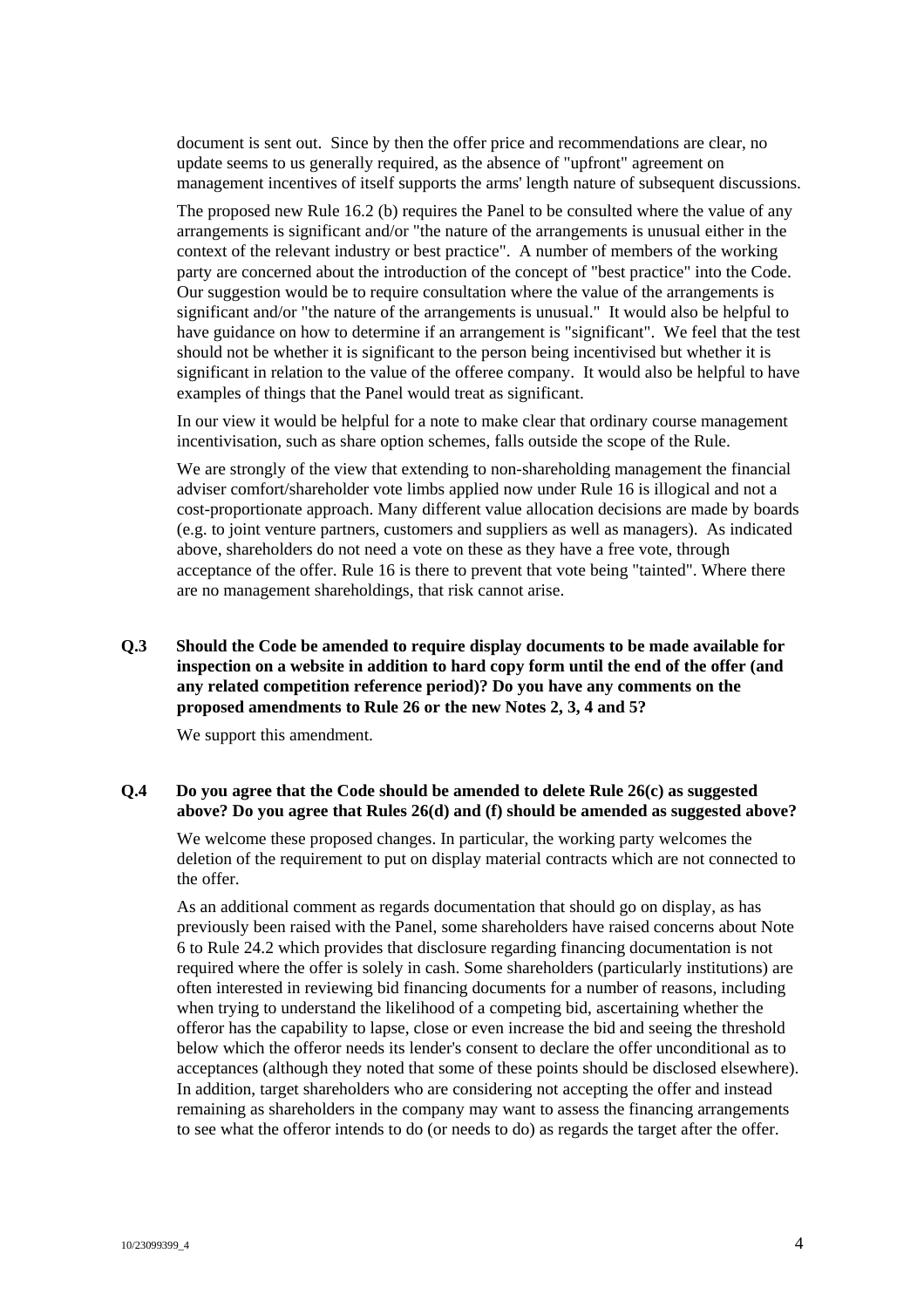The working party therefore feels that financing documentation should be disclosed and put on display in all cases.

# **Q.5 Do you agree that the Note on Rule 2.7 should be amended to make clear that the ability of an offeror to choose not to proceed with an offer where a higher competing offer has been made should be subject to the consent of the Panel?**

We agree with this amendment. It would be helpful if the Takeover Code included a note referring to the factors that the Panel will take into account, as set out in paragraph 5.7 of the PCP. These are too significant to be left in a PCP/RS.

## **Q.6 Do you agree that Note 5 on Rule 21.1 should be deleted?**

We feel it would be dangerous to dispense with the note and that the note should be retained in Rule 21 so that the consequences of taking frustrating action are clear. Furthermore there is no suggestion currently in the note that the Panel applies the same threshold in determining whether an offeror can lapse its offer as that contained in Rule 13.4. Does the proposed deletion of the note signify a change in the approach of the Panel when exercising its discretion under Rule 21? If so, this ought to be made clear by stating in Note 5 that the Panel will have regard to Rule 13.4. We suggest that this is a preferable approach and confusion may arise if the proposed approach (to the same end) is implemented.

## **Q.7 Do you agree with the proposed amendment to the Note on Rule 2.7 as set out above and to the proposed consequential amendments?**

See comments in response to Q.6 above.

#### **Q.8 Do you agree that Rule 12.2 should be amended as proposed?**

We agree that it is helpful to clarify the restrictions that apply to an offeror which decides that it does not wish to continue to seek competition clearance or which is not allowed to proceed and that six months is the appropriate limit

### **Q.9 Do you agree with the proposed amendment to Rule 31.3?**

The working party agrees with this amendment.

#### **Q.10 Do you agree that Rule 25.3(a)(v) should be amended as proposed?**

The working party agrees that if directors have decided which offer they will accept at the time the offer document is published then that information should be included. However, in some circumstances a director may not have made a determination by that stage. For example a director's decision is, at least in part, likely to be influenced by the tax treatment which may vary according to the timing of the offer going unconditional, which may of itself be uncertain at launch. We are clear that a director should not be forced into making an early election. We would suggest that the rule requires disclosure in the offer document where the decision has already been made. Where the directors have not yet made the decision, disclosure could be required as and when that decision is made.